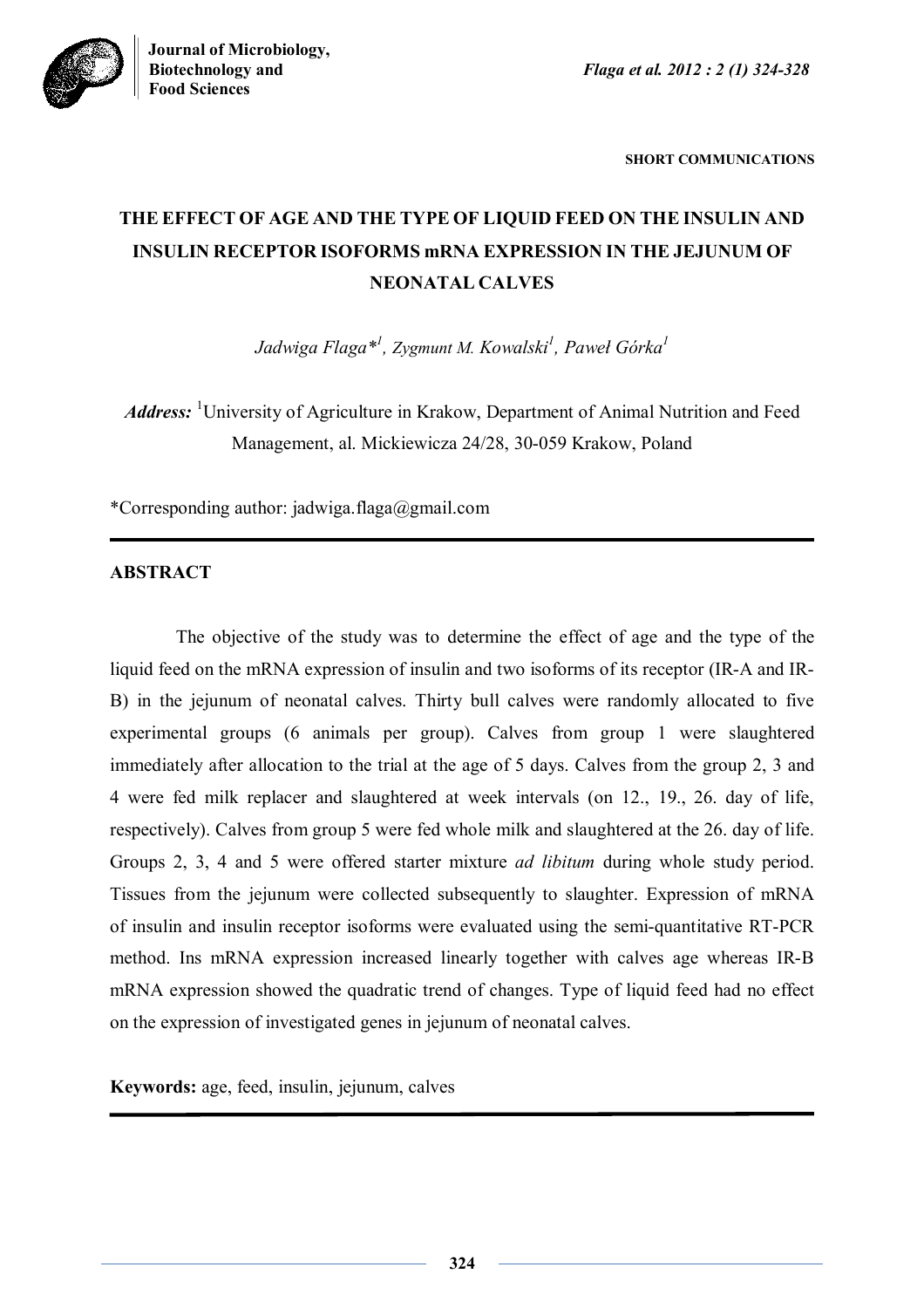#### **INTRODUCTION**

The insulin (Ins) is the one of the key regulatory peptides that influences on the metabolism of all groups of nutrients: proteins, lipids and carbohydrates **(Liu** *et al***., 2009)**. Ins binds to the specific receptor which was shown to be alternatively spliced in the tissuespecific manner **(McGrattan** *et al***., 2000)**. Process of alternative splicing leads to the generation of shorter (IR-A, devoid of exon 11) and longer isoform (IR-B) of insulin receptor. Isoforms differ also in binding affinity for the Ins (IR-A > IR-B) **(McGrattan** *et al***., 1998)**. Despite of numerous research, the role of Ins in the gastrointestinal tract development is not clear. We presumed that this role changes with age and so changes the mRNA expression of Ins and both insulin receptor isoforms. Thus, the primary objective of the current study was to determine the effect of age on the mRNA expression of insulin and two isoforms of its receptor (IR-A and IR-B) in the jejunum of neonatal calves.

Milk replacers (MR), popularly used in calf rearing instead of whole milk (WM), due to the hard conditions of the production processes, are lacking in the bioactive peptides such as Ins **(Seegraber and Morrill, 1986; Montagne** *et al***., 1999)**. Bioactive components of the colostrums and WM play an important role in whole organism development, especially intestines, during the first month of calf's life. Hence we hypothesized that the lack of bioactive substances in the MR will influence on the mRNA expression of Ins and its receptor isoforms. In order to examine this issue, we analysed the mRNA expression of Ins and both insulin receptor isoforms in the jejunum of calves fed MR or WM.

#### **MATERIAL AND METHODS**

Thirty 5 day old bull calves were randomly allocated to five experimental groups (6 calves per group). Up to 5 day of life all animals were fed colostrum and WM. Calves from group 1 were slaughtered immediately after allocation to the trial. Calves from group 2, 3 and 4 were fed with MR and slaughtered at week intervals (on 12., 19., 26. day of life, respectively). Calves from the group 5 were fed WM and slaughtered at the 26. day of life. The liquid feed dose (MR or WM) was stable during the whole trial and amounted 10% of initial body weight of each calf. Starter mixture was offered *ad libitum* to group 2, 3, 4 and 5 during whole study period.

Whole thickness tissue samples from the middle jejunum were taken for analyses promptly after slaughter. Total RNA isolation was carried out according to procedure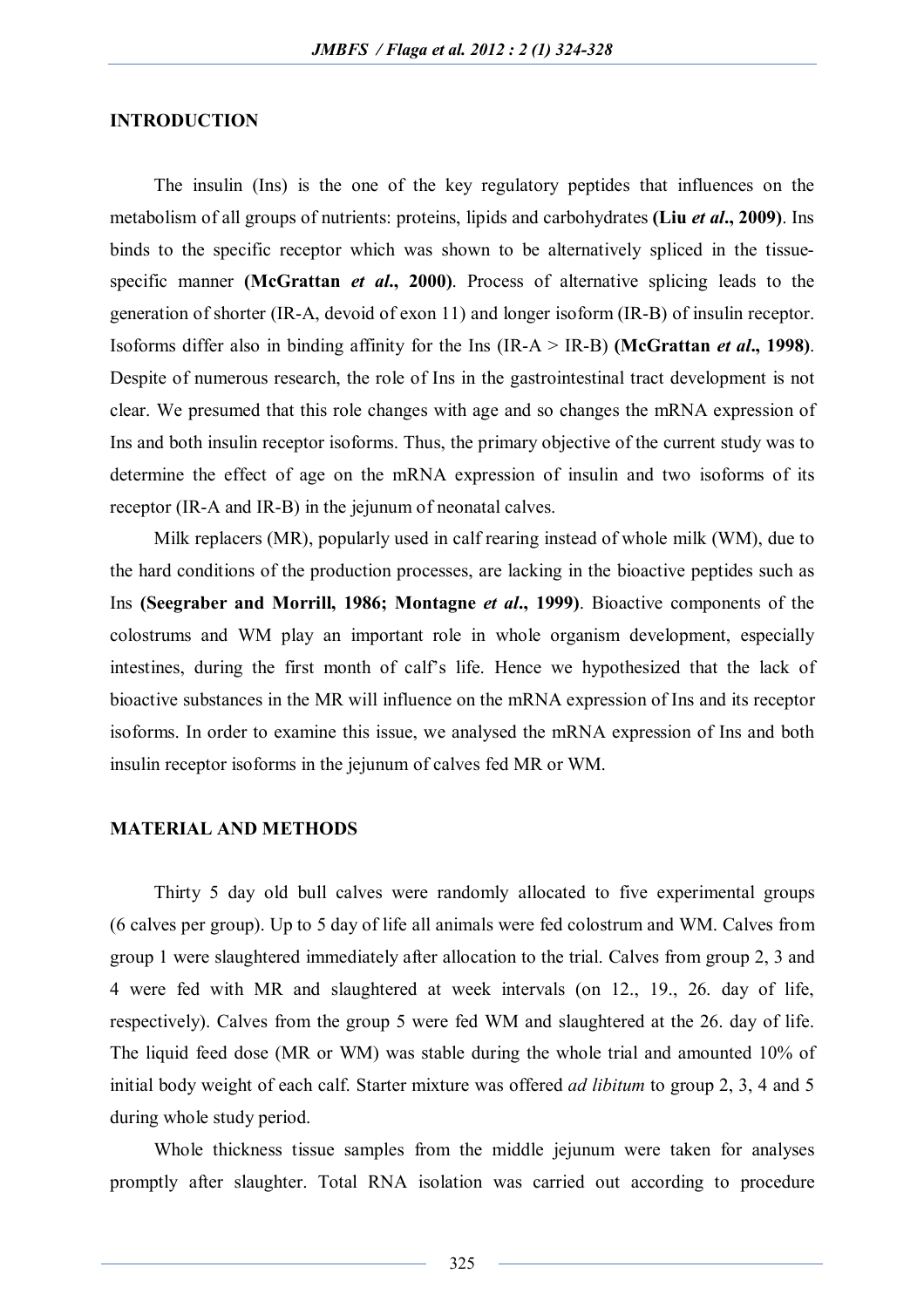described by **Chomczyński and Sacchi (1987)** and subsequently subjected to the reverse transcription reaction. Expression of Ins **(Figliuzzi** *et al***., 2008)** as well as IR-A and IR-B **(Pfaffl** *et al***., 2002)** mRNA was evaluated using a semi-quantitative RT-PCR method whereas the β-actin (ACTB) mRNA expression was taken as a housekeeping gene **(Moore** *et al***., data not published, GenBank no. BC142413.1)**. PCR products were run in a 3.0% agarose gel which were previously stained with ethidium bromide. The density of the gel band was evaluated using the Scion Image for Windows (Scion Corporation, Maryland, USA).

Two independent statistical models were used for statistical analysis (SAS 8.01). In the first one a one-way analysis of variance and preplaned polynomial contrasts were used to investigate linear (L), quadratic (Q) and cubic (C) changes in the mRNA expression with calves age. Moreover, the comparison between the 12., 19. and 26. day with reference to the 5. day of life was conducted using orthogonal contrasts. In the second statistical model, to evaluate the effect of the type of the liquid feed (MR vs WM), data obtained for groups 4 and 5 were subjected to a one-way analysis of variance. The significance was declared at *P*<0.05 and tendencies at *P*<0.10.

#### **RESULTS AND DISCUSSION**

Ins mRNA expression increased together with calves age, showing the linear trend of changes ( $P=0.04$ ) and reaching the maximal value in the 26 day of life ( $P\leq 0.05$ ; Figure 1). These changes were accompanied by the alterations in the IR-B mRNA expression (Q: *P*=0.06; Figure 3) whereas IR-A mRNA expression did not change (Figure 2). Expression of IR-B transcript decreased during the first two weeks of the trial (from 5 to 19 day of life) and then increased to the value similar to observed in the 5 day of life.



**Figure 1** Insulin mRNA expression in relation to β-actin mRNA expression in the jejunum of examined groups of calves; \*\**P*≤0.05 in comparison to 5 day of life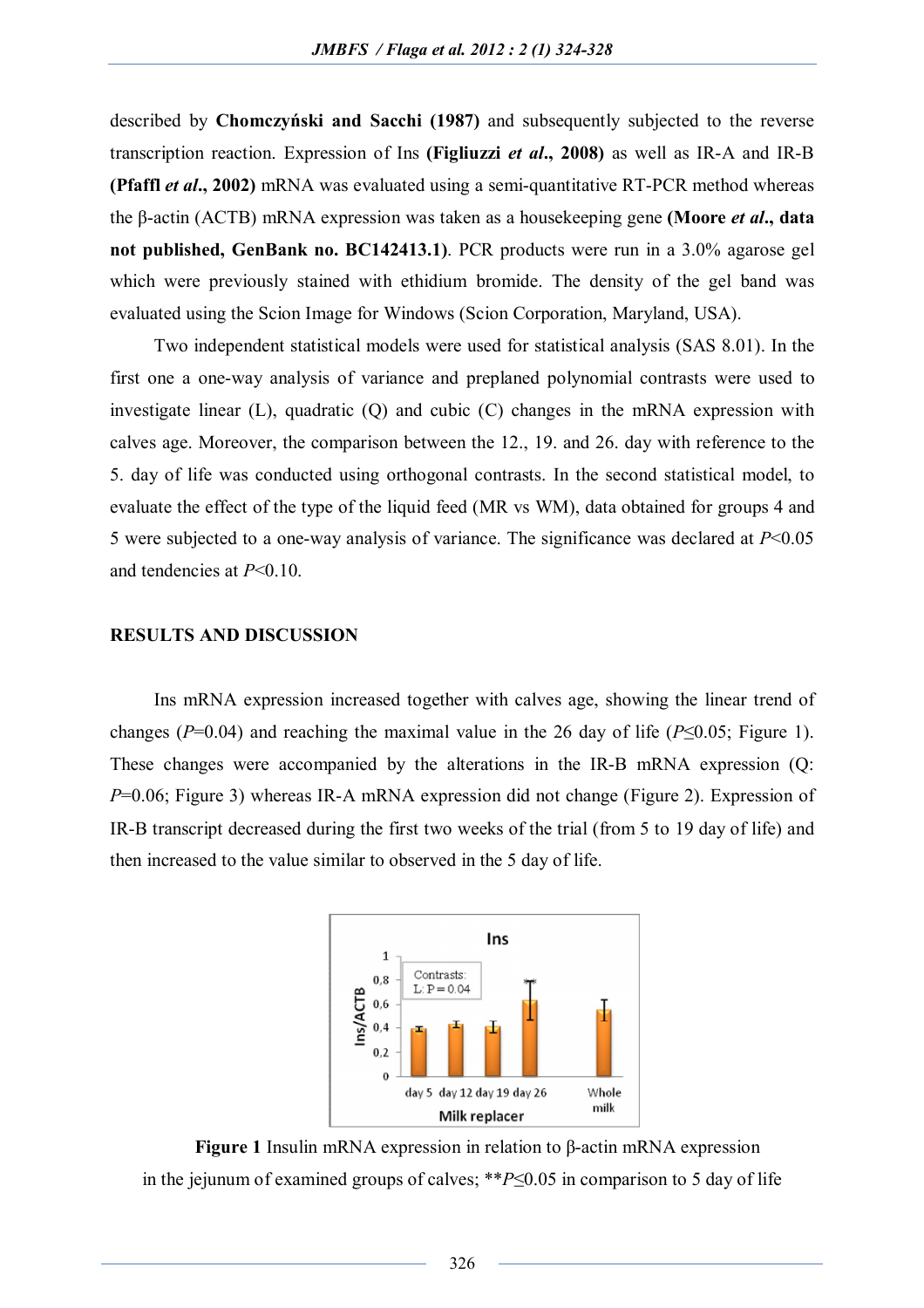There was no significant difference between the levels of all three kinds of transcripts in the groups of calves fed different types of liquid feed (MR vs WM; Figure 1-3).



**Figure 2 and 3** Insulin receptor isoforms (IR-A and IR-B, respectively) mRNA expression in relation to β-actin mRNA expression in the jejunum of examined groups of calves

It was shown that the liver of neonatal calves is not mature enough to deal with the biological functions and still needs maturations **(Cordano** *et al***., 2000)**. Hence increasing local expression of Ins in the jejunum may support the regulation of metabolic processes in the enterocytes.

Results obtained for Ins receptor isoforms are difficult to discuss because most of the studies concerning insulin receptor treat it like a one transcript or peptide. Existence of two different isoforms was discovered relatively recently. However, considering the fact that IR-A isoform has greater binding affinity to Ins, our results suggest that the role of Ins in the development of this part of calf gastrointestinal tract may be insignificant and Ins influence on the intestinal cells may be modulated only by the number of IR-B receptors. Though, in order to confirm this hypothesis, further studies are required, including the investigation of the IR-A and IR-B protein level in the jejunum, since it is a well known fact that the level of protein not always reflects the level of transcript.

#### **CONCLUSION**

The Ins and IR-B mRNA expression in the calf jejunum changed together with calves age. A type of liquid feed had no effect on the expression of Ins, IR-A and IR-B in this part of calf gastrointestinal tract.